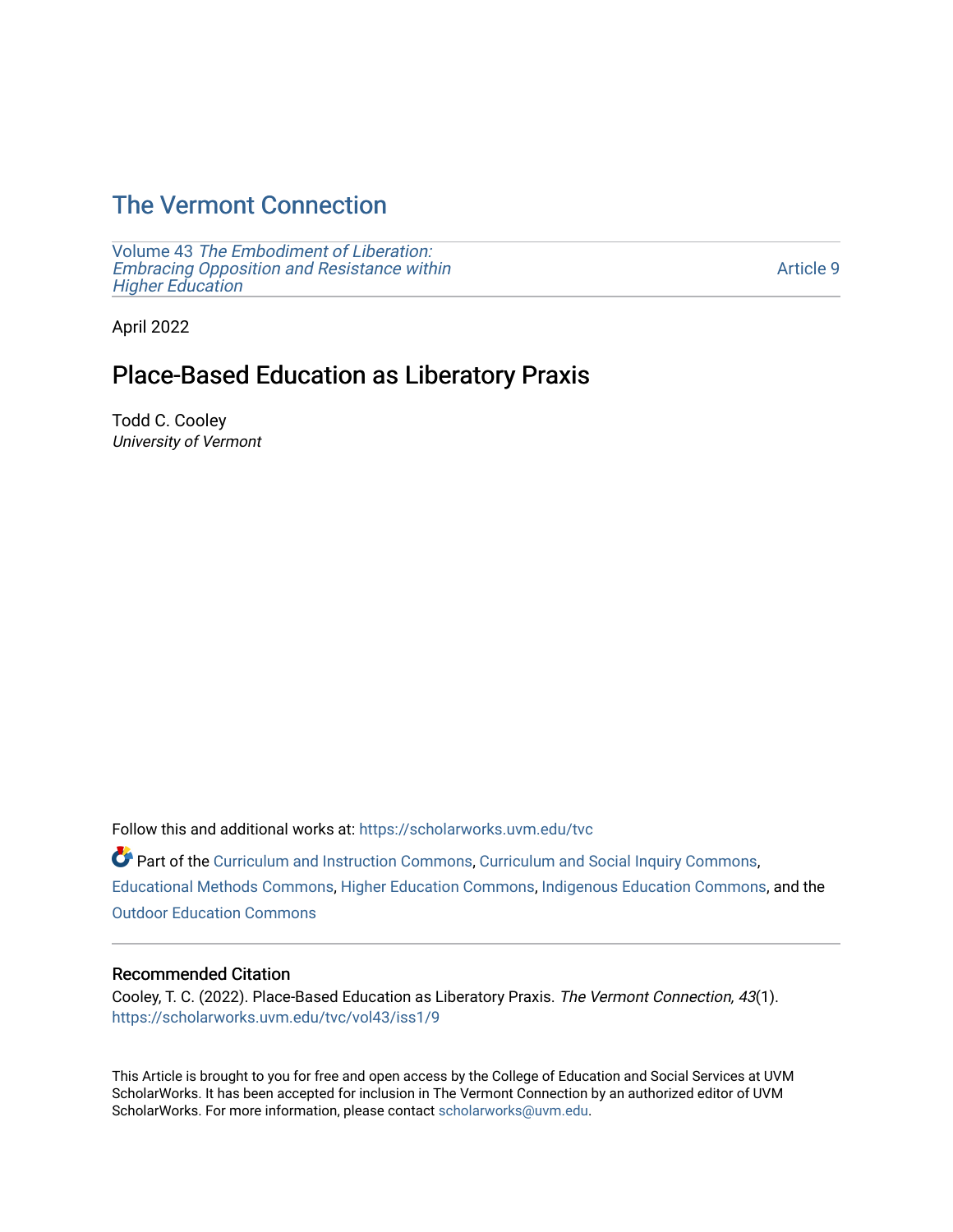## Todd C. Cooley

*Indigenous students are severely underrepresented in higher education, and in STEM disciplines in particular.* !*ere is a need for research critiquing the hegemonic culture of STEM programs in the United States that may present challenges to students pursuing these degrees* "*om Indigenous communities. Using Tribal Critical Race* !*eory and Native Student Identity Development* !*eory, I examine the ways in which STEM programs throughout the United States harms and excludes Indigenous students, and seek to unco*v*er ways that we can build Engineering departments which are more inclusive of varying worldviews, with a particular*   $e$ *emphasis on Indigenous epistemologies. Specifically, I offer Place-Based education as a particular liberatory praxis in education which is conducive to Indigenous paradigms and has transformative potential within STEM disciplines. Implications for the University of Vermont are discussed.* 

*Keywords:* Native Student Success, Place-Based Education, Indigenous Epistemology

Native American students are among the most marginalized college-going populations in existence today, and they are a population which is historically ignored and left out of diversity and inclusion initiatives at colleges and universities (Schooler, 2014). Compared with other minority groups in higher education, Native Americans have the lowest representation and retention rates, and only make up 1% of the student population in enrollment (Schooler, 2014). 19% of 18-24 year old Native American students are enrolled in college compared to 41% of the overall U.S. population (PNPI,

*Todd C. Cooley (he/him) is an M. Ed. candidate in the Higher Education and Student A*%*airs Administration program at the University of Vermont. Before enrolling as a graduate student, he worked in admissions at several small liberal arts college in Maryland recruiting throughout the northeast.*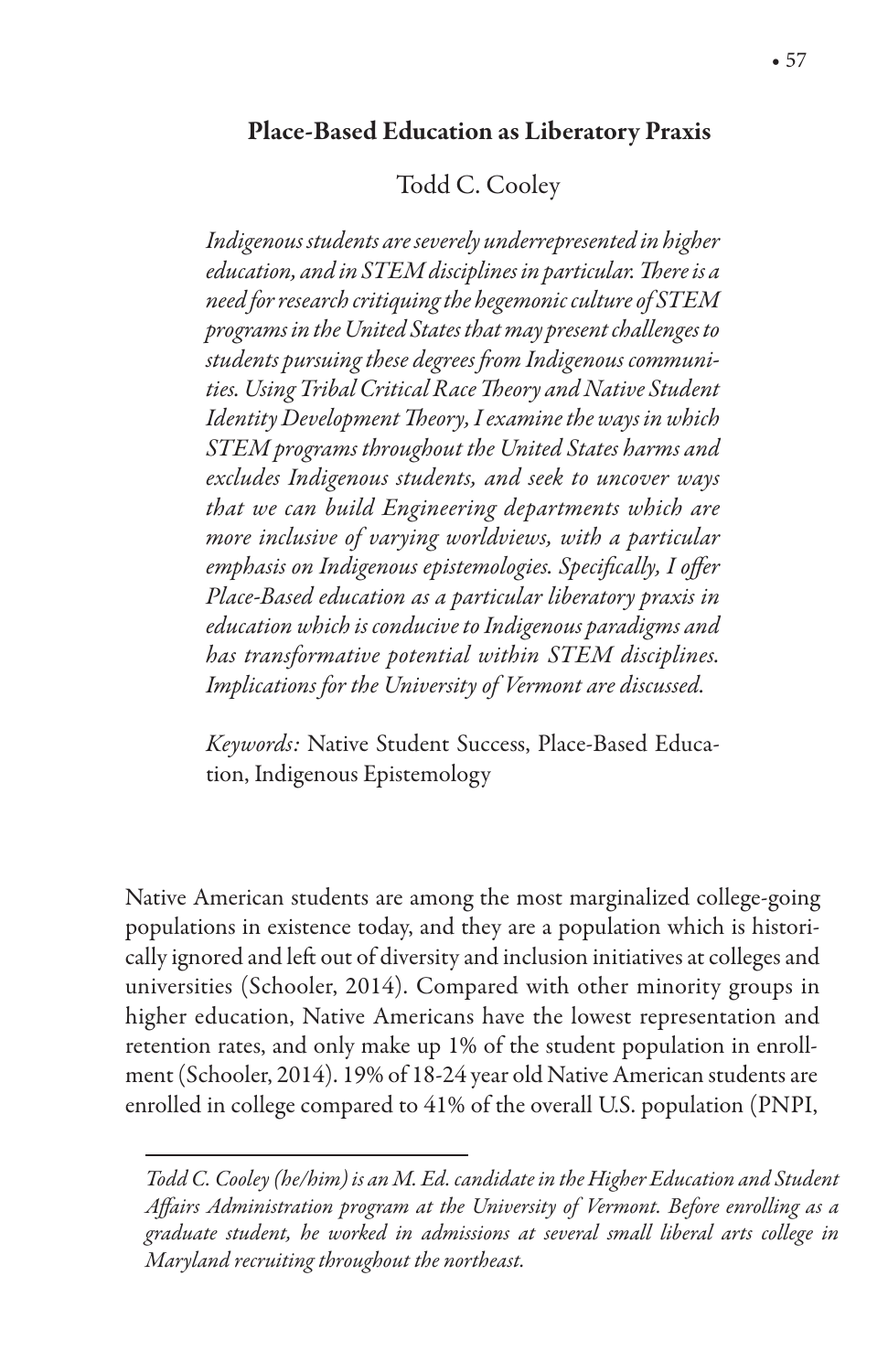2020). Additionally, 41 percent of first-time, full-time Native American students attending four-year institutions beginning in 2012 graduated within six years, compared to 62% of all student populations (PNPI, 2020). Attrition for this student population is also high, and while it is hard to aggregate for a multitude of reasons, estimates suggest that this lies somewhere between 75 to 93 percent (Smith et al., 2019). Native American students in the United States face unique educational challenges towards college access, the scope of which ranges from economic to educational.

These statistics become even more notable when examining the experiences of Indigenous students in STEM (Science, Technology, Engineering, and Math) programs. STEM programs in general suffer from problems with retention of students, with more than half of the first-year students who begin STEM programs leaving the field before graduation (Smith, 2019). Native American students are particularly marginalized in these fields. 1 in 150 students who graduate in science and engineering programs are Native American, and yet Native students make up close to 2% of the student population (Smith et al., 2014). The long history of exploitation of Native peoples in STEM programs and disciplines leads to an ethical imperative to create more inclusive cultures within these programs, to better serve Native students to be inclusive of Native epistemologies. STEM programs are often associated with high levels of social mobility and access to wealth post-graduation. With the poverty rate for Native Americans sitting at around 25.9%, access to programs which will allow them to escape poverty and help their communities is a compelling issue within higher education (Smith et al., 2014). Native students who want to practice STEM activities on and off reservations are required to become credentialed in these dominant scientific epistemologies. This operates as a form of epistemological imperialism, in that it requires for legal and normative reasons students to earn degrees in the knowledge regimes that delegitimize and threaten the cultures and practices of the very tribal communities that students intend to serve (Cech et al., 2017). If we in higher education intend to prioritize access and success for all students, a critical examination at this epistemological imperialism is warranted and necessary.

It should be noted that despite evidence which might point to the contrary, Native students are undoubtedly interested in STEM careers. Oftentimes, it is the culture and epistemology which is cultivated and centered within STEM departments that require Native students to do the work of giving up their own beliefs and worldviews in order to make space for the eurocentric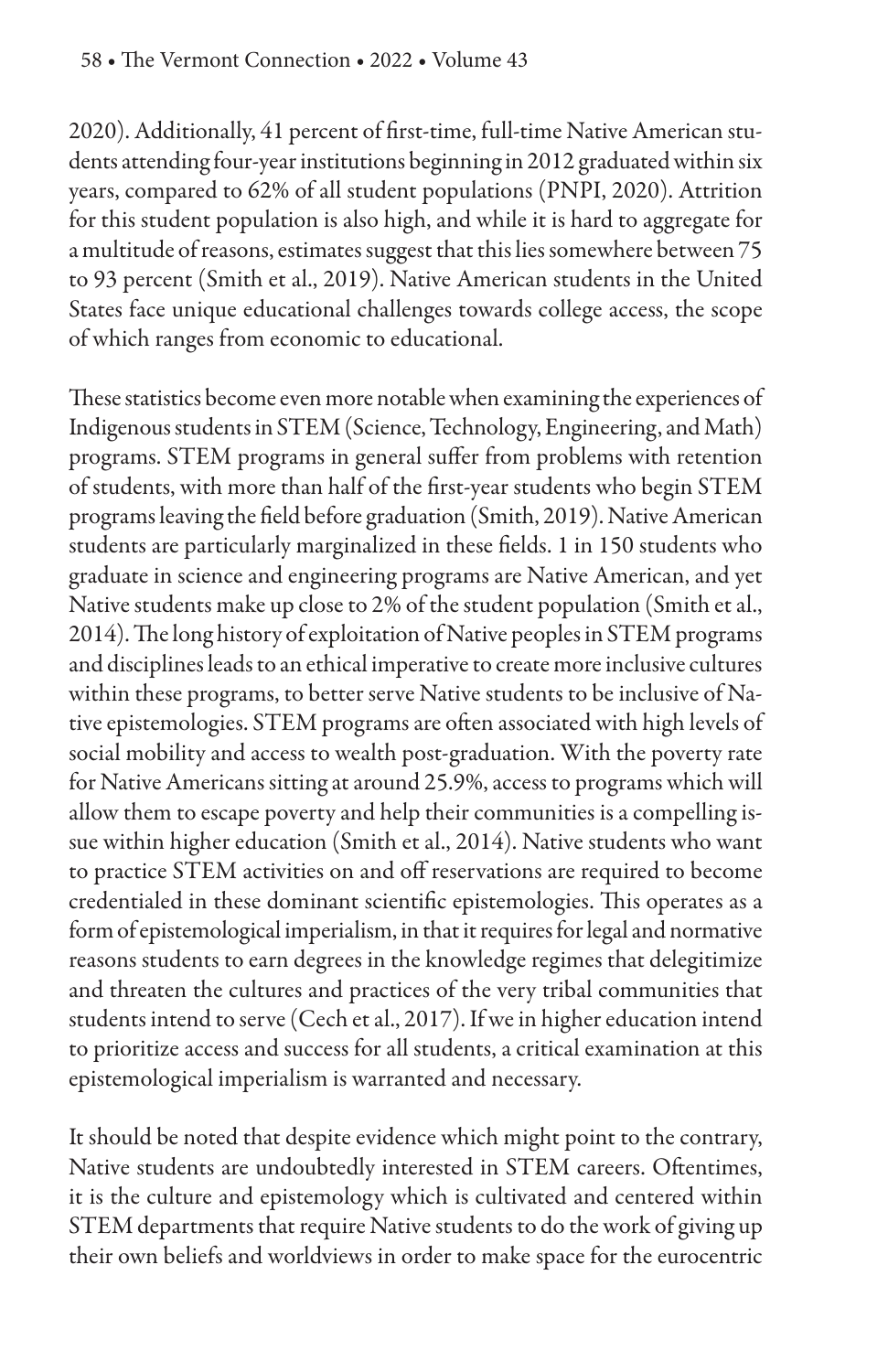values inherent to many STEM departments. Indigenous worldviews are at times delegitimize, devalued, or otherwise crowded out of STEM curricula, leaving Native students to feel frustrated, marginalized, and silenced (Cech et al., 2017). Modern American science and science education is not acultural, but reflects often Western values, prioritizing individualistic achievement (Bang & Medin, 2010). This contrasts with the communal values of working to help people generate revenue and accomplishments which are characteristic of many Native worldviews (Smith et al., 2014). Pedagogical activities used to teach dominant STEM courses sometimes require Native students to choose between fulfilling class assignments and upholding their traditional practices and ways of knowing, thereby burdening students with additional emotional, intellectual, and spiritual work (Cech et al., 2014). Therefore, there is a need to critically examine why cultures within STEM programs seem to gravitate towards these Euro-American epistemologies of individualism, and understand ways that departments can develop programming to allow for more inclusive epistemologies which center and celebrate the ways of knowing tethered to Native American experiences.

There is opportunity in developing STEM programming that is inclusive and more conducive to Native student success. Research suggests that a number of shifts must take place to create these environments within STEM education. For one, there is a need to center community needs and relationship building within programmatic objectives (Smith, 2019). Finding ways to connect the academy to the community, and to relinquish the grasp of individualism to make space for communal worldviews may add relevance and remove unnecessary abstraction which might help Native student success (Abes et al., 2019). Another noninclusive element of STEM programming is the siloed form it takes, which seeks to separate subjects and studies into separate containers, rather than seek to show the ways that they interconnect. Indigenous educational paradigms often seek to center relationships and relationality above all others, and so using this as a central framing of curriculum is important (Abes et al., 2016).

Throughout this paper, I seek to name Tribal Critical Race Theory as a guiding theoretical framework in the ways that I seek to uplift and affirm Indigenous epistemology as a form of resistance towards colonialism in STEM disciplines. I will detail my positionality as a researcher, and discuss one possible methodology which shows promise for decentering eurocentricity within STEM disciplines at colleges and universities. I then will conclude with possible ways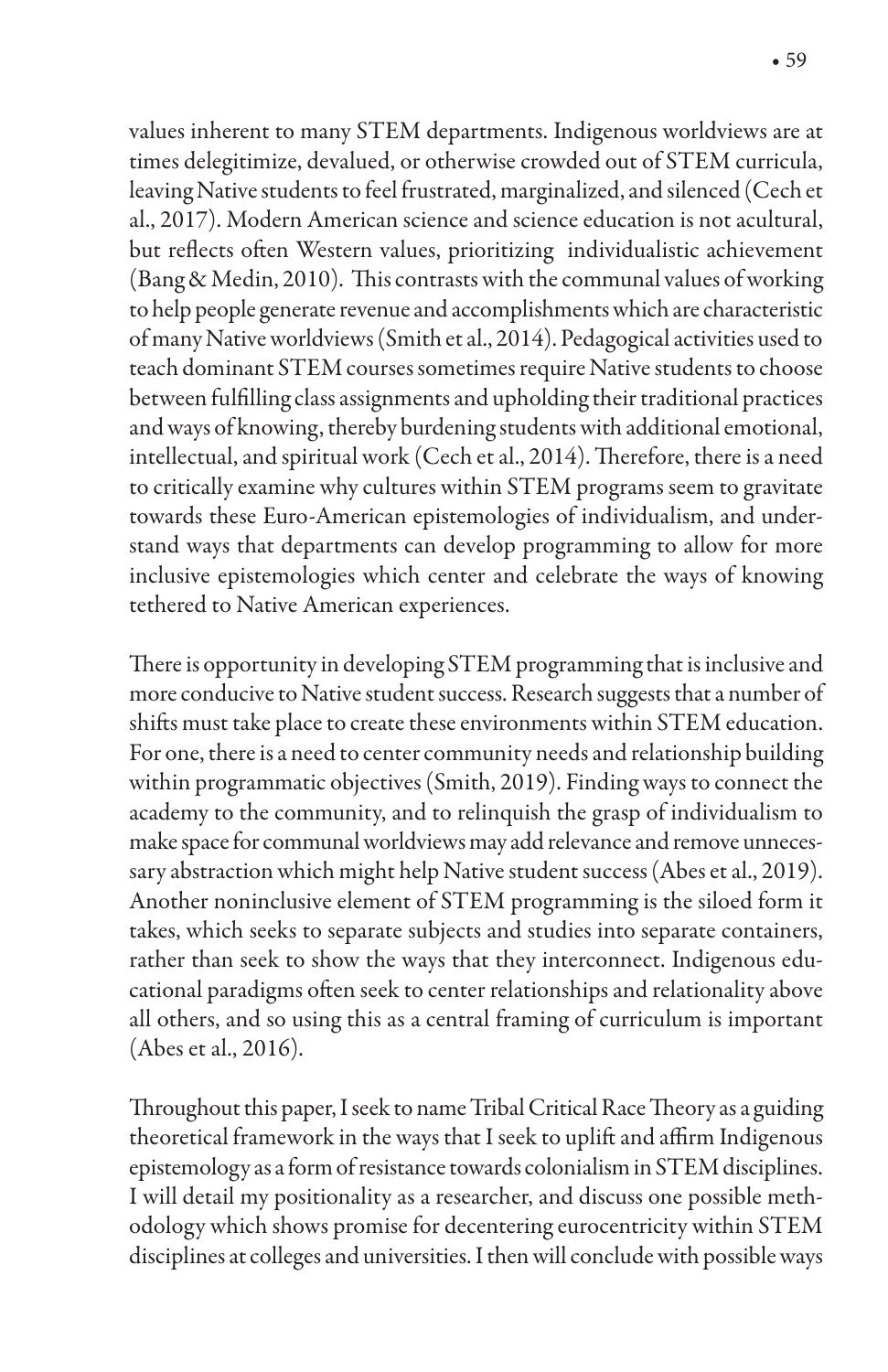to implement this kind of programming in and around programs at UVM.

## Native Americans, American Indian, Alaska Native, and Indigenous Peoples

While I will be using the terms Indigenous and Native within this paper, it is important to note that no one term can encapsulate the broad experiences and contexts of this subgroup. Since the Native peoples of the Americas have existed pre-colonialism and pre-european categorization, there is no way to refer to this one subgroup in a way that encapsulates their diverse contexts and experiences. Native peoples of the Americas are not monolithic. Further, in the United States, naming is an inherently political process, and varying nations are involved with the US judicial branch in different capacities (Brayboy, 2016). There are tribes and nations existing in the U.S. who are recognized and unrecognized by the U.S. government, and whose tribes' names have been eroded by centuries of colonialism and rejection of traditional language within their culture. Indigenous refers to a group of people who have been tied to a place before any outside peoples were introduced to the lands. (Brayboy, 2016). Indigenous peoples are peoples; they are not monolithic and represent a vast array of beliefs and experiences. They should be treated as such. While racial, ethnic, and cultural identity should be addressed and central when dealing with Indigenous students, a more common way to address the experiences of these students is through an epistemological lens. Understanding that many of these students have unique experiences that also share commonality through the oppression felt by Institutional presence on land and within their immediate communities, careful understanding and consideration of their individual contexts is paramount in addressing gaps in access for Indigenous communities in Higher Education.

#### Positionality

I am a white, cisgender, heterosexual male graduate student located in the Northern New England region of the United States. Having grown up in the mid-atlantic in the post-industrial region of the Lehigh Valley, unceded land of the Lenni -Lanape people, I studied English Literature at a small primarily white institution (PWI) located on the rural Eastern Shore of Maryland, unceded land of the Choptank people. My interest in the connection between people and the natural environment became a central focus of my undergraduate experience. After working in admissions and traveling around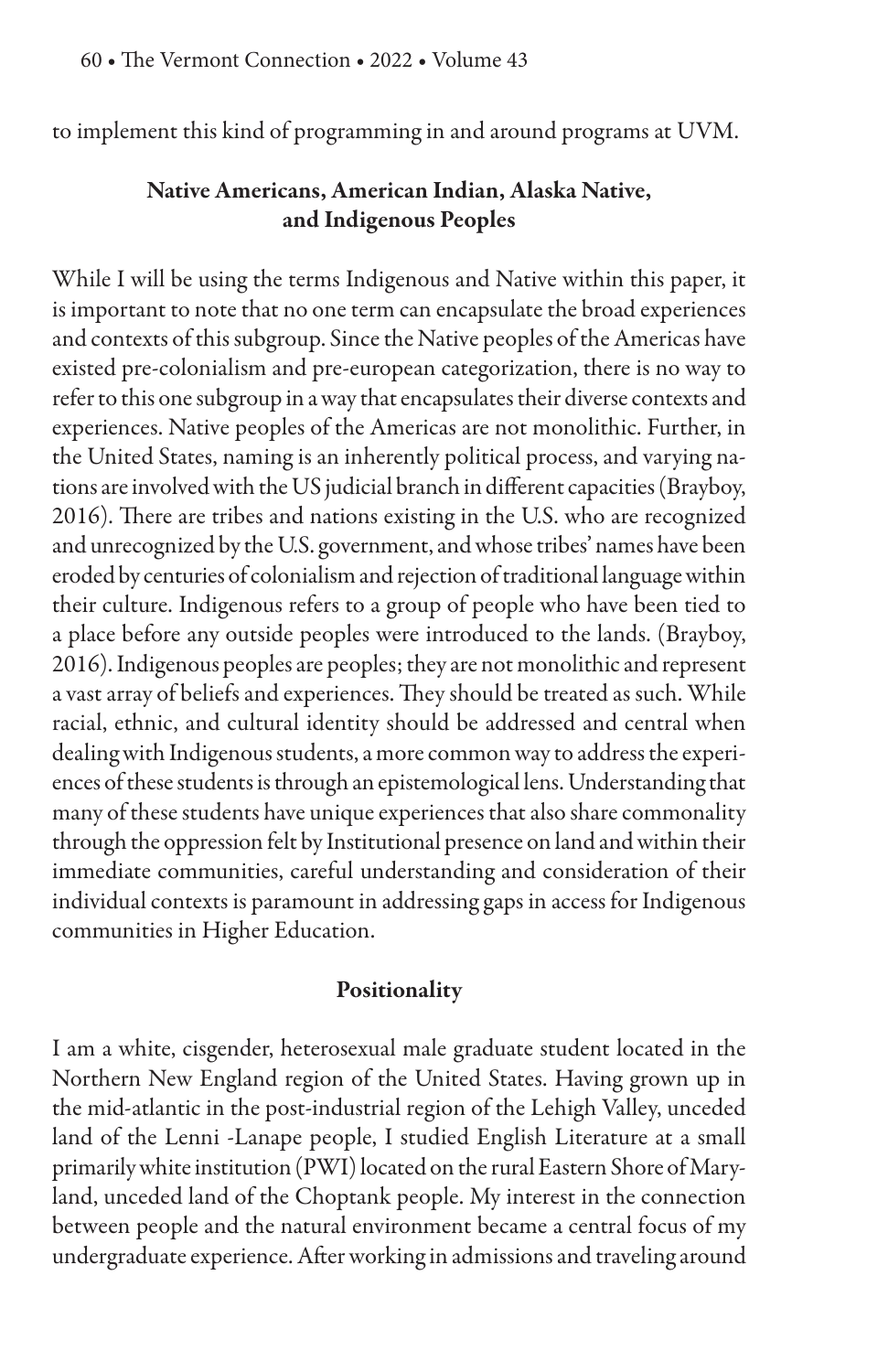New England for a few years for a tiny liberal arts school, I enrolled at the University of Vermont to attend their Higher Education and Student Affairs Administration program, in effort to learn more about how different kinds of students are successful and college, and the ways that universities can lead to that success. It was in this program where I was able to think deeply about the liberation which can be achieved by embracing epistemologies actively ignored and destroyed by the dominant system or eurocentricity, patriarchy, and racism within the United States. Being of a humanities background and of a dominant positionality in relationship to society, I understand that I bring unique biases to the table when tackling this question of Indigeneity in the sciences. I have limited understanding of science curriculum design and no understanding of what it is like to be Native in the United States. However, my own moral and ethical alignment points me toward a utilizing of my privilege in the larger goal of collective liberation of all people. My focus for this paper is in STEM disciplines as this is an area particularly important for socioeconomic advancement in US society. The goal of my research in this area is to find ways that I might be able to more holistically advocate for culturally-inclusive paradigms and curricula in STEM programs so as to address the unique barriers faced by Indigenous students in their attainment of STEM degrees. Decolonization and indigenization of education requires a knowingness of the colonizer, a recovery of ourselves, an analysis of colonialism and a struggle for self-determination (Abes et al., 2016).

# **Tribal Critical Race Theory**

Throughout this paper I aim to utilize Tribal Critical Race Theory as a guiding theoretical framework. Tribal Critical Race Theory (TribalCrit) originates from the multiple, nuanced, and historically and geographically located epistemologies and ontologies found in Indigenous communities (Brayboy, 2005). There are nine tenets of TribalCrit outlined herein:

Colonization is endemic to society. U.S. policies toward Indigenous peoples are rooted in imperialism, white supremacy, and a desire for material gain. Indigenous peoples occupy a liminal space that accounts for both the political and racialized natures of (their) identities. Indigenous peoples have a desire to obtain and forge tribal sovereignty, tribal autonomy, self-determination, and self-identification. The concepts of culture, knowledge, and power take on new meaning when examined through an Indigenous lens. Governmental policies and educational policies toward Indigenous peoples are intimately linked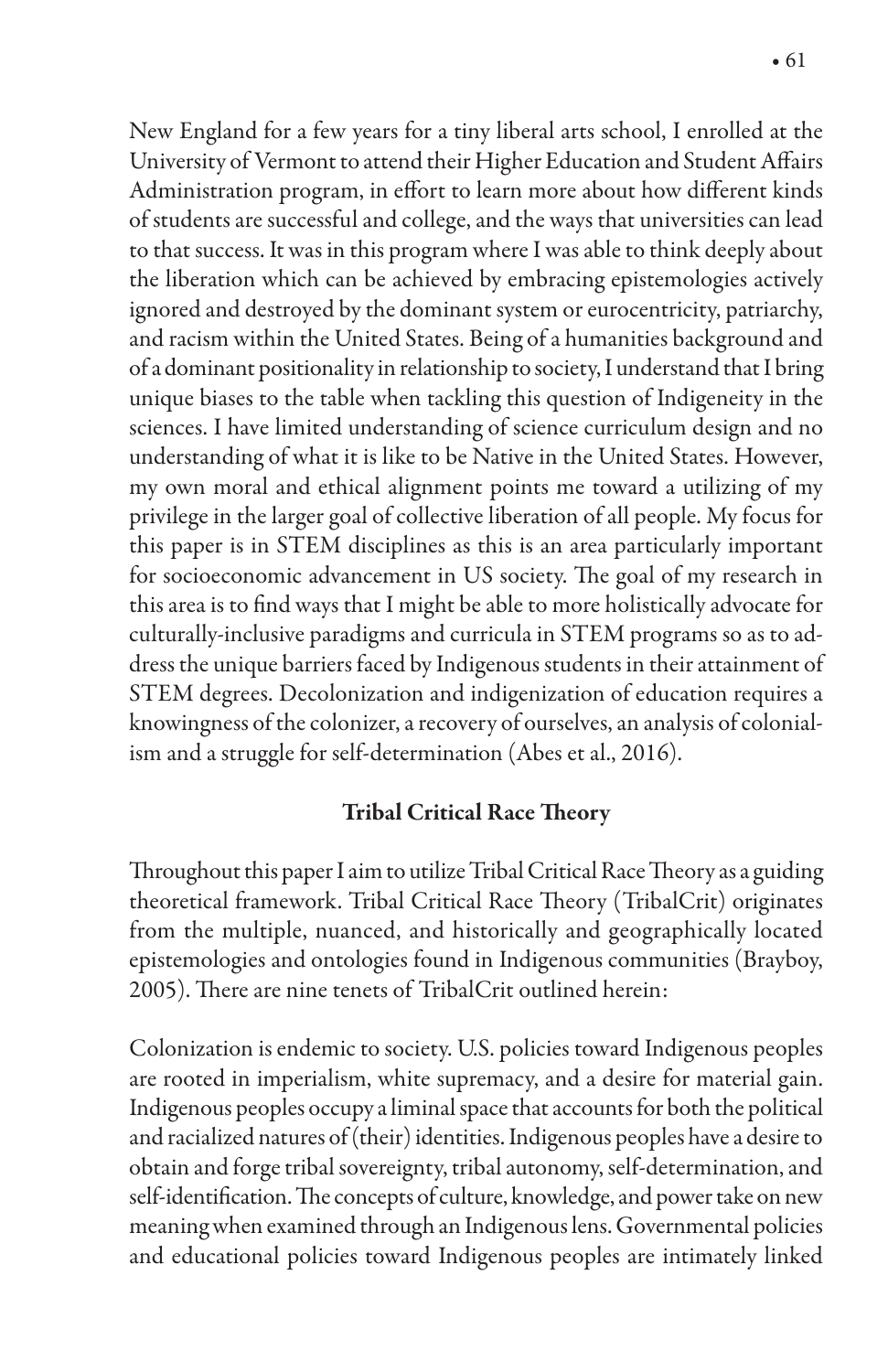around the problematic goal of assimilation. Tribal philosophies, beliefs, customs, traditions, and visions for the future are central to understanding the lived realities of Indigenous peoples, but they also illustrate the differences and adaptability among individuals and groups. Stories are not separate from theory; they make up theory and are, therefore, real and legitimate sources of data and ways of being. And finally, theory and practice are connected in deep and explicit ways such that scholars must work towards social change. (McKinley & Brayboy, 2005).

In short, TribalCrit asserts that white eurocentric paradigms, which are centric to western higher education, are tools of assimilation and oppression for Indigenous peoples. To combat this, perspectives and epistemologies rooted in Indigenous beliefs should be prioritized in Higher Education as a way of liberating these institutions from eurocentricity, to allow for more inclusive spaces, and to create a system which works for and uplifts Indigenous students holistically.

# Historical Context; A Knowingness of the Colonizer, an Analysis of Colonialism

As stated earlier, Native students are among the most marginalized collegegoing student population in existence today (PNPI, 2020). The reasons for this goes back to the earliest history of higher education in America. As TribalCrit states, colonization is endemic to society (McKinley & Brayboy, 2005). Many of the earliest colleges in existence profited from the upheaval and removal of many Native nations within the modern day United States. Land-Grant colleges provided funding through the Morrill Act allowed for colleges to either build property on newly stolen Native land, or sell it for resources for institutions already in existence as part of the settler-colonial project of the United States (Nash, 2019). The history of education within the U.S. for Indigenous students has also been one wrought with epistemological violence and harm. Ever since the first boarding school established in Carlisle, Pennsylvania was intended to infamously "Kill the Indian (to) save the man", education for Native students in the U.S. has been synonymous with destroying and delegitimizing their very way of life in the project of settler-colonialism within the U.S. (Lomawaima & Ostler, 2018). Given ways that institutions of higher education have been used historically as vehicles for assimilation, it is no wonder that Native students do not enter higher education in large numbers (Abes et al., 2016).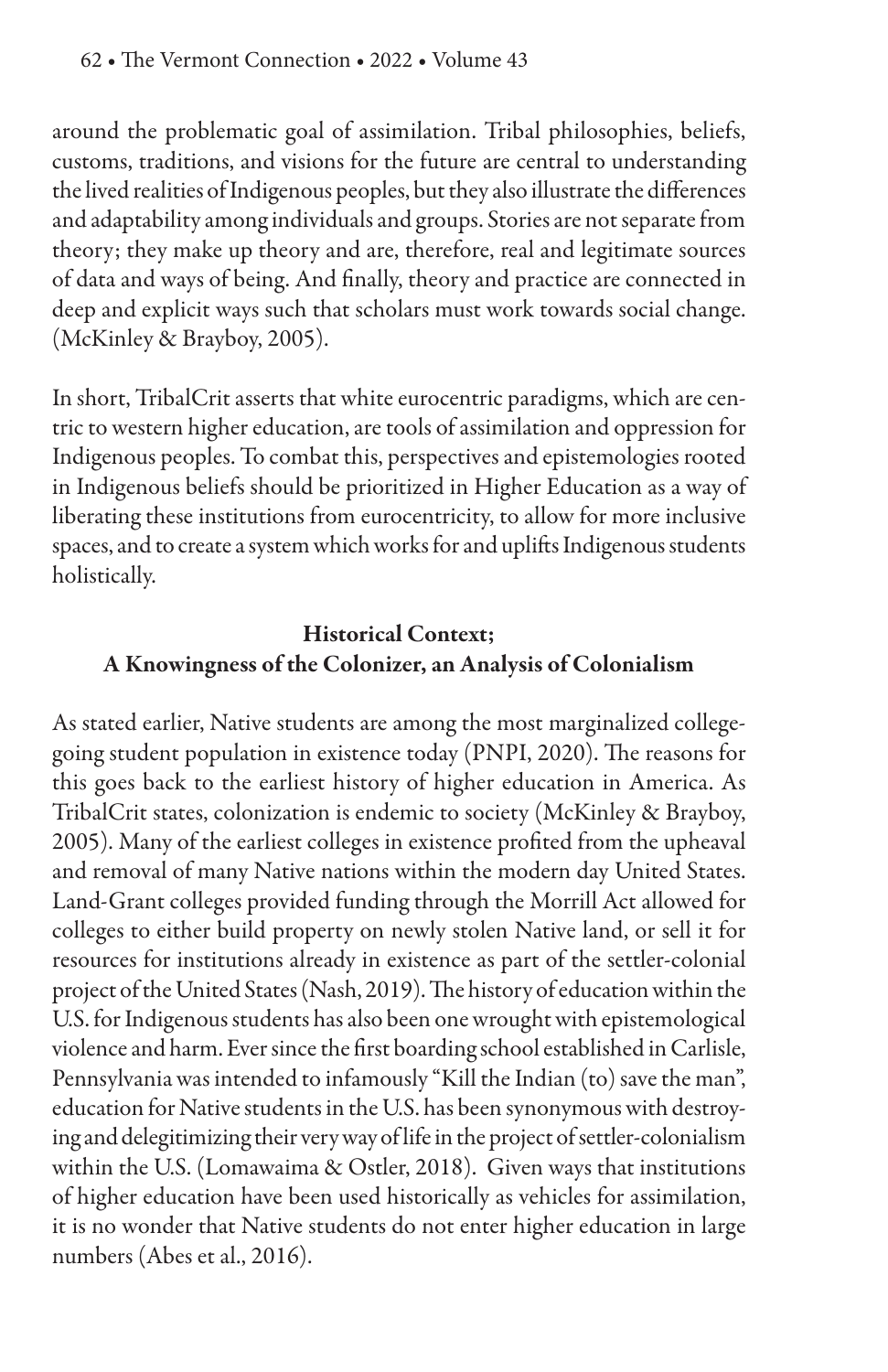Native students may feel pressure to adopt institutional norms through experiences of cultural discontinuity, which may contribute to senses of nonbelongingness and dissonance which may negatively affect their ability to perform in school and succeed in their education (Abes et al., 2016). It is for these reasons why it is so imperative that institutions critically examine their culture and trace the sources of the knowledge that they seek to uplift. Because epistemology is so fundamental to the way education is delivered to students, these issues most likely cannot be addressed individually. Institutions instead should seek to find ways that they can fundamentally transform their cultures to create a sense of inclusivity for the most marginalized (Mills et al., 2019).

# Needs of Indigenous Students; Recovery and Struggle for Self-Determination and Sovereignty

Epistemology, the study of knowledge, is the starting point for any discussion of Indigenous education (Cech et al., 2017). Through it, we can examine which histories, achievements, and perspectives are prioritized. Understanding what Native peoples believe about their knowledge origins, priorities, context, and exchange teaches us more about its contitunity. Knowing something, then, is a cultural experience that strengthens or fractures culture (Bang & Medin, 2010). To center Indigeneity in developing more culturally inclusive learning experiences, epistemology must be critically examined.

Relationality is at the heart of Indigenous paradigms (Abes et al., 2016). Many Indigenous epistemologies view the community as part of the larger ecological system; nature, animals, plants, the people who make up the community are all a part of the whole. The self is constructed partially through relationships with these others. That said, it is counter intuitive to silo, separate, and divide subjects, people, and operations within an institution. Balances intrinsic to many of these paradigms emphasizes wholeness through healthy connections with the surrounding worlds. In other words, "we are, we know, and we do through our relationships with not only other people, but also the natural and spiritual worlds" (Abes et al., 2016).

The notions of competition and individual success are often at odds with reasons many indigenous students pursue higher education in the first place - to serve their families and communities more effectively (Brayboy, 2016). Many Indigenous students will practice Home-Going behaviors during their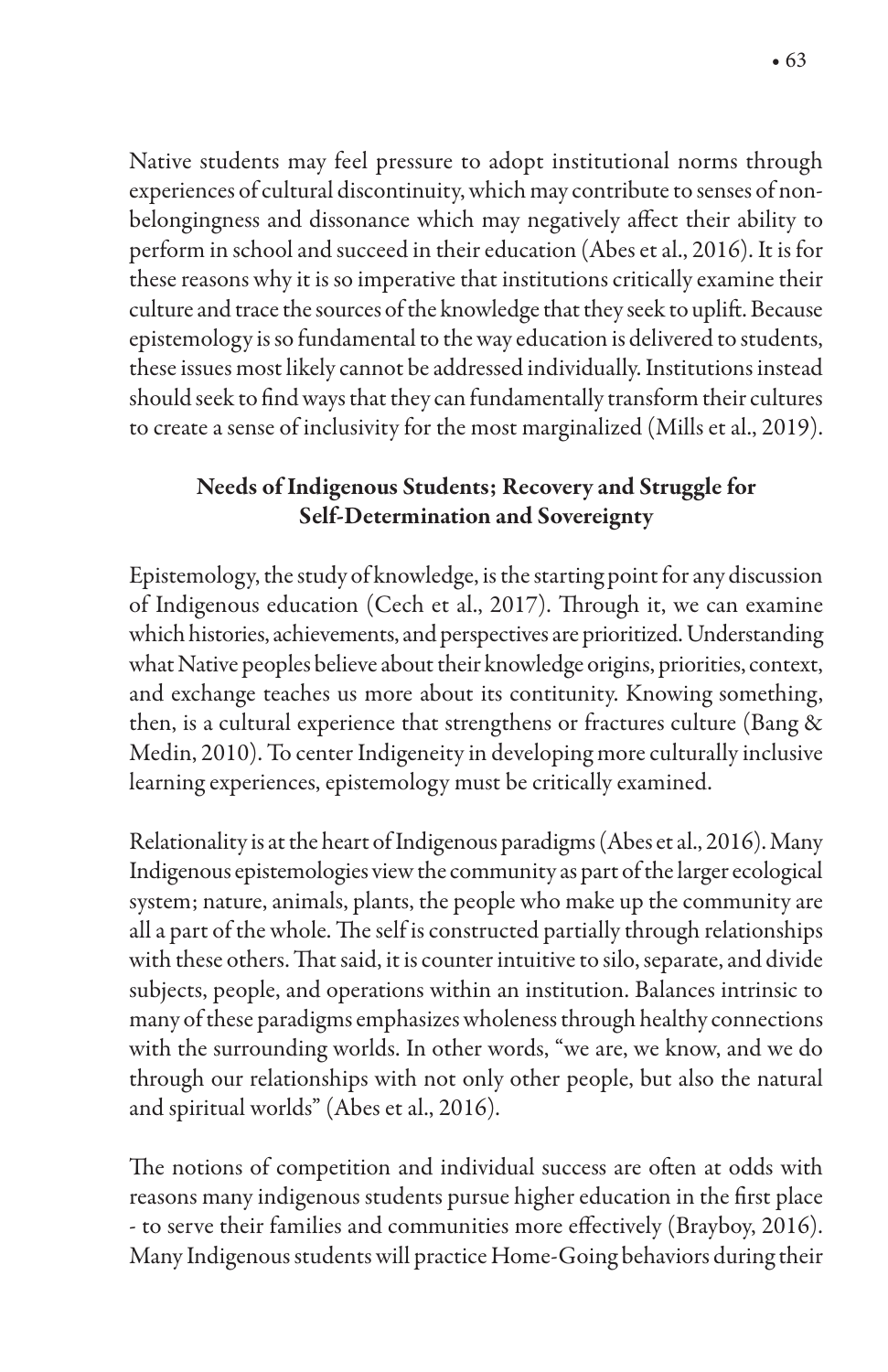time as students - leaving campus on the weekends to be with their families and communities from which they are from (Abes et al., 2016). Central to this is the need for many Native students to center community and family within the context of their education. Many Native students cite the desire to return home after graduation and help their communities. This has even been true at UVM (Benay, J. Ken Maskell.) This is in many ways antithetical to western ideals and understanding of education, which often prioritizes individual achievement over collective harmony (Abes et al., 2016). Making communities healthy through the pursuit of self-determination and tribal sovereignty is rarely acknowledged within the paradigms that guide higher education discussions about recruitment, retention, and success (Brayboy, 2016). As a result, there may be dissonance experienced on the part of Native students who come into highly individualistic environments of higher education which could impact their performance, their sense of belongingness, and ultimately their willingness to persevere in their academic journey.

One of the ways in which this manifests is through the metaphor of the K-16 pipeline. The pipeline metaphor, which illustrates the journeys of students from kindergarten all the way through college in the United States, centers the experiences of one who has a continuous, isolated, and seamless experience through higher education. It others, then, experiences of those who may take time off, who might transfer to other institutions, and at times complete a degree in over the four-year limit, which is more normalized in Native cultures (Brayboy, 2016). The reinforcement of this metaphor and way of thinking about education is one of the many ways that eurocentricity and white western ideals reveal itself in Higher Educational norms. This contributes to low matriculation and graduation rates, feelings of not-belonging, and encounters with racism which Native students must bear just to exist in these spaces. To counteract this, institutions should seek to center more collectivistic orientations, reinforcing community and relationships, and deemphasizing individual achievement. While this would require a deep transformation of institutional culture, I would argue that this level of transformation is not only necessary, but would be deeply beneficial for the institution. It would seek to create learning communities that are more deeply integrated socially, allow for more innovative and collaborative research, and create deeper social experiences for their study body (Smith et al., 2014). Not only would this kind of transformation help Native students to center their own experiences and epistemologies in college, but it also helps those from eurocentric backgrounds to understand the importance of community and the collective and relation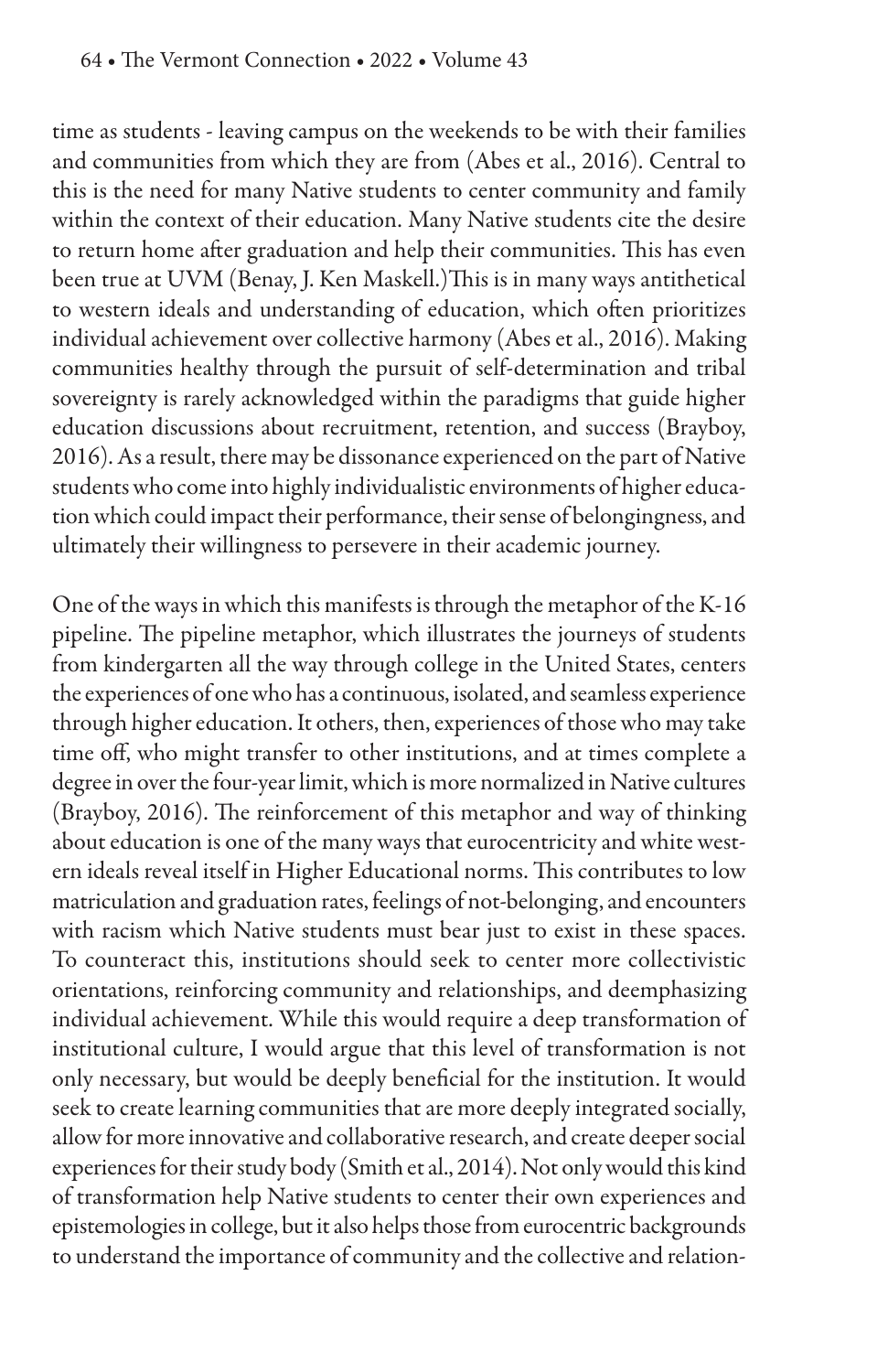ship building (Abes et al., 2016). The co-generation of research is particularly important for Indigenous students as it works to affirm their worldviews and may contribute to enhanced persistence in education, specifically in highly competitive and individualistic fields like Science, Math, Engineering, and Technology (Genius et al., 2015). So, if a change like this should occur within the university, moving away from individualism towards one of communal and ecological values, STEM programs make sense as a starting place.

#### Defining Place-Based Education

One kind of praxis in teaching that has been studied and celebrated over the last decade includes Place-Based Education, or PBE. PBE has been a kind of praxis that has been developed through progressive educational scholars over the last century - John Dewey laid foundations for the idea in his 1938 essay, Education and Community, wherein he called for meaningful educational experiences which were practical and took students outside of a classroom context (Dewey, 1938). In their 1967 paper in The Harvard Educational Review, Newmann & Oliver put forth the ideas that one of the issues with modern American education was that learning was limited to a classroom context, preventing the random and meaningful experiences which can occur when students are brought into a place beyond the classroom, and in relationship with the immediate community (Newmann & Oliver, 1967). Further, Paulo Friere (1970) called for a problem-posing form of education, wherein students learn best within a set of problems posed to them by the teacher. These scholars saw potential in developing educational experiences which were relevant to students, allowed for relationship building with the world around them, and increased knowledge and engagement within broader society. Put succinctly, PBE relates to teaching and learning situated in place; place has been described as any locality imbued with meaning (Semken et al., 2017). Though geographic contexts often inform the modality of PBE and make it difficult to define singularly, a number of common characteristics of PBE have been identified in literature. These include cultural studies, nature studies, real-world problem solving, internships and entrepreneurial opportunities, and induction into community processes (Smith, 2002). Environmental and social justice have also been identified as central to the ethos of effective PBE programming (Deringer, 2017). Place-based learning is used often interchangeably with terms like community-based learning, service learning, environment as an integrating concept (EIC), sustainability education, and project - based learning (Powers, 2004). The goal of these methods of teach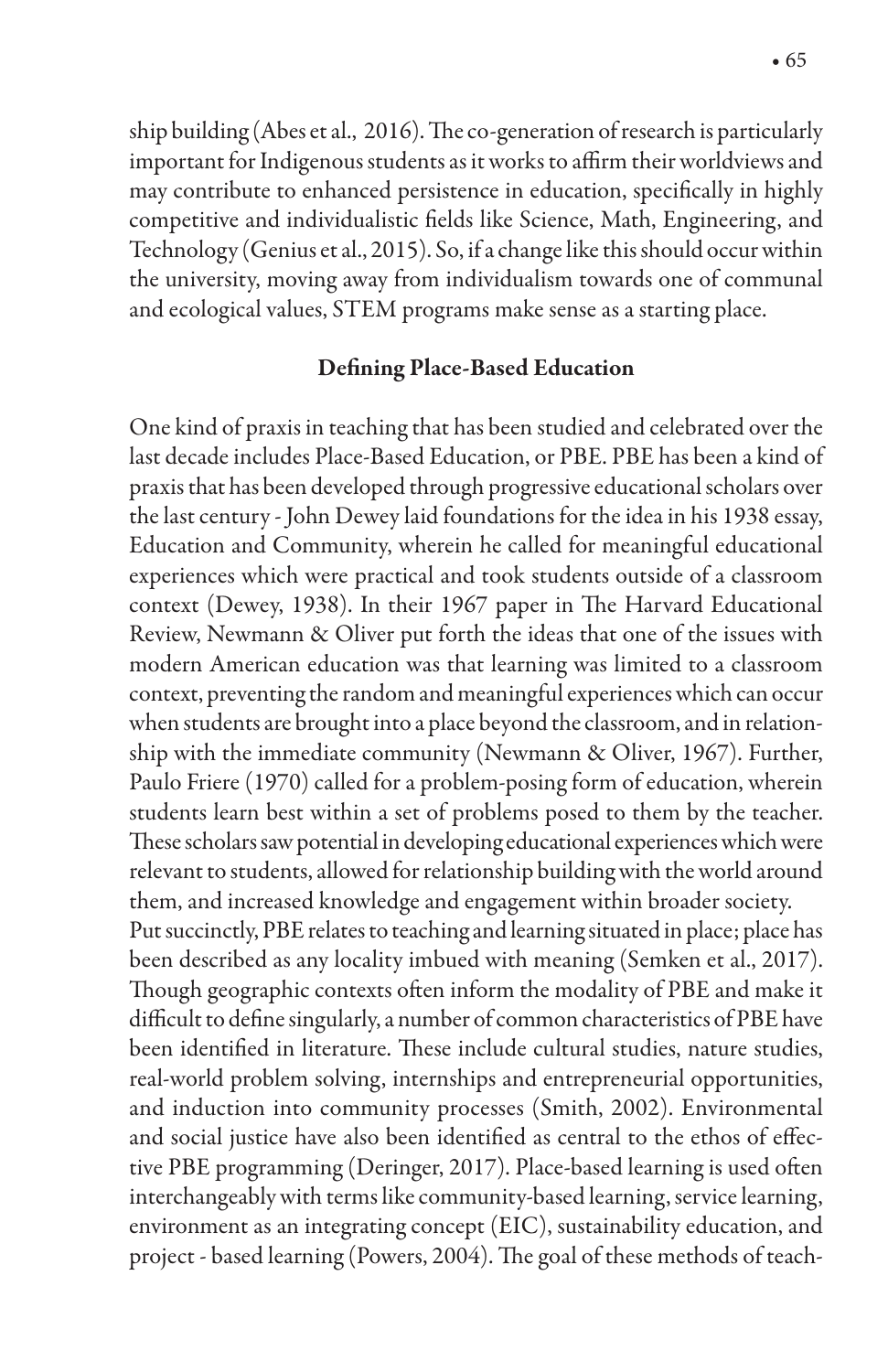ing is often to "tear" down school walls so that immediate community and environment becomes integral to all facets of student learning (Powers, 2004). Many of the features of Place-Based Ed (PBE) are located in environmental studies, service learning, local history courses, outdoor education, and work related programs. (McInerey et al., 2010). This mode of education is traceable back to Native paradigms (Semken et al., 2017). There have been many purported benefits to this way of studying - participants in PBE have reported higher levels of community and civic engagement on the part of their students (Powers, 2004). The theory behind rests upon the idea that when one has developed an attachment to one's place, and one has the skills to proceed, the individual will become a more active participant in the community, which in turn improves the communities social capital (Powers, 2004).

PBE has promising qualities when viewed in the context of Native Student development paradigms. There are already PBE curriculums in place around the country which has correlated to stronger retention and access for Native students (Emekauwa, 2004). White students in studies often understand place as the background in which activity happens, rather than the central focus of activity. Native students, their parents, and their communities, often view themselves as a part of a place and the ecological forces which make it up (Bang & Medin, 2010). PBE allows for research and curriculum to be designed and central to the specific context of the place where an institution exists. PBE has been shown to have promising results in developing a sense of place and meaning making for students (Semken, 2017).

The multi-faceted experience of Native students relates to why place-based education (PBE), culturally inclusive praxis, and other ways of approaching Native student learning in STEM is such a powerful tool. Place-based education seeks to situate the learner in the place and community of which they are apart. Central to creating more culturally-competent and inclusive STEM programs for Indigenous students will be employing perspectives and techniques which are resonant with their way of viewing the world, and seeking to intentionally decenter the white supremacist and eurocentric values which have been central to the STEM disciplines throughout the history of higher education in the United States.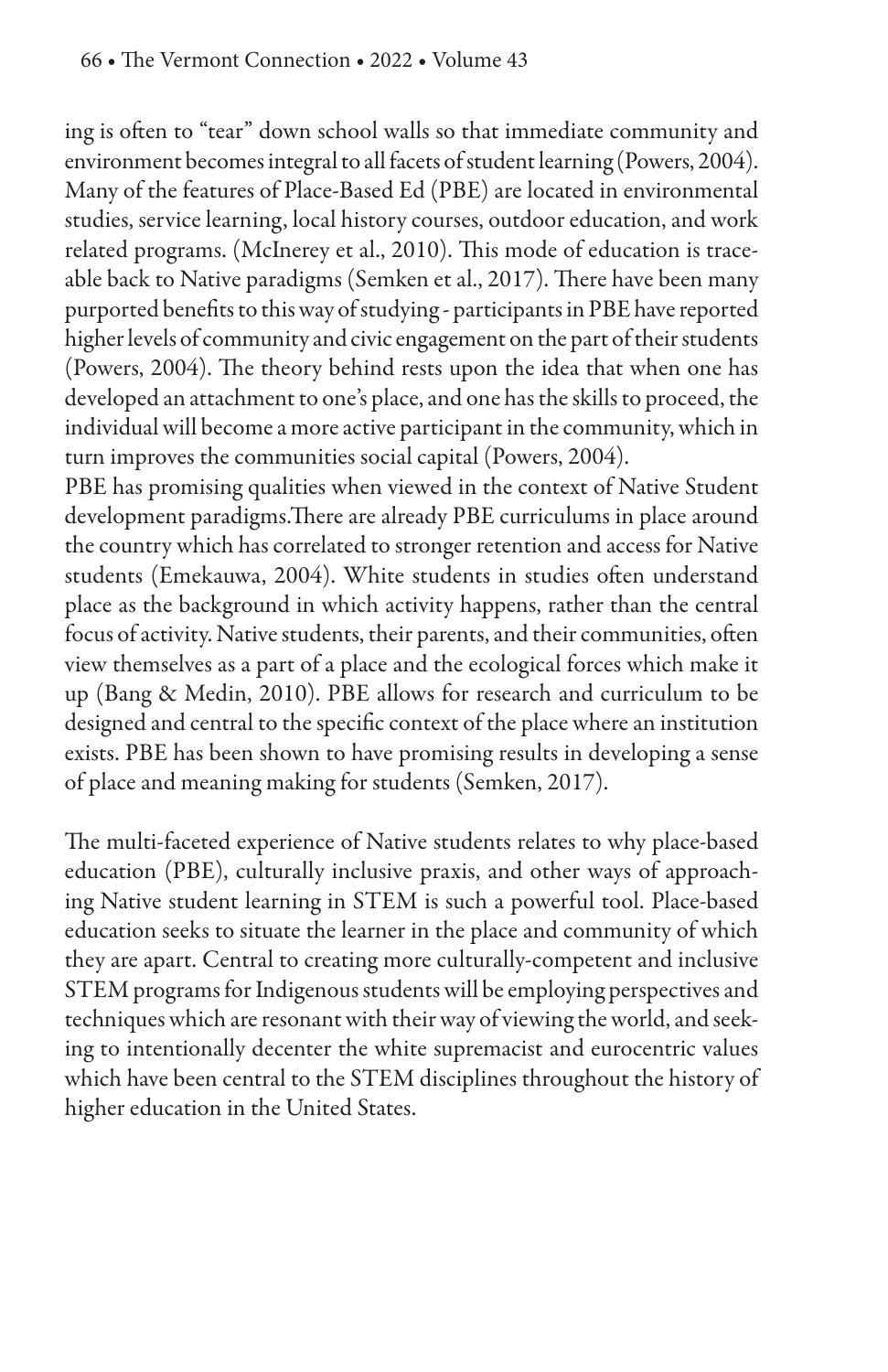## Learning Outcomes and General Successes of PBE Program Implementation

Educators have found success with PBE at all levels of education for increased engagement of their students (Smith, 2002). Some of the documented strengths in learning outcomes for students include increased community engagement, more critical problem solving skills, deeper relationships between peers, and increased retention (Austin et al., 2009; Powers et al., 2004). Increased levels of place attachment and place meaning have also been documented in participants of PBE (Semken et al., 2017). PBE works well as a curricular consideration for integration of multiple disciplines into a singular context. Given the lack of theoretical foundation for PBE from one specific discipline, educators can embrace an interdisciplinary approach when engaging students with PBE (Goodlad & Leonard, 2018). That said, another potential benefit may be to develop curricula and learning experiences which allow students to synthesize information from multiple disciplines.

### Success of PBE Programs for Native Students

From a theoretical standpoint, PBE has a significant connection to critical pedagogy and the implementation of TribalCrit in the classroom. PBE and critical pedagogy are mutually supportive, and a conscious synthesis of the two can effectively be implemented (Deringer, 2018). Critical pedagogy works to disrupt the status quo and problematizes the acceptance of maxims that perpetuates injustice (Gruenewald, 2003). TribalCrit shares these goals from an Indigenous perspective, seeking to dismantle structures of colonization that have plagued the continental United States for centuries, and seeks for Tribal sovereignty and self-determination (Brayboy, 2005). Further, Tribal sovereignty and self-determination historically has called for local control of education, utilizing resources unique to individual communities to characterize educational experiences. This dates back to the Self-Determination movements of the 60's and 70's (Faircloth, 2009).

On a practical level, implementation of PBE programming has proven successful in the retention and development of Native students throughout the United States and world. Over the last decade in the most rural parts of Alaska, the Alaska Rural Systemic Initiative saw substantial increase in Mathematics performance for high school students, decreased drop out rates, and consistent boosts in enrollment for first-time freshman for Native students at the University of Alaska (Emekauwa, 2004). In a study examining the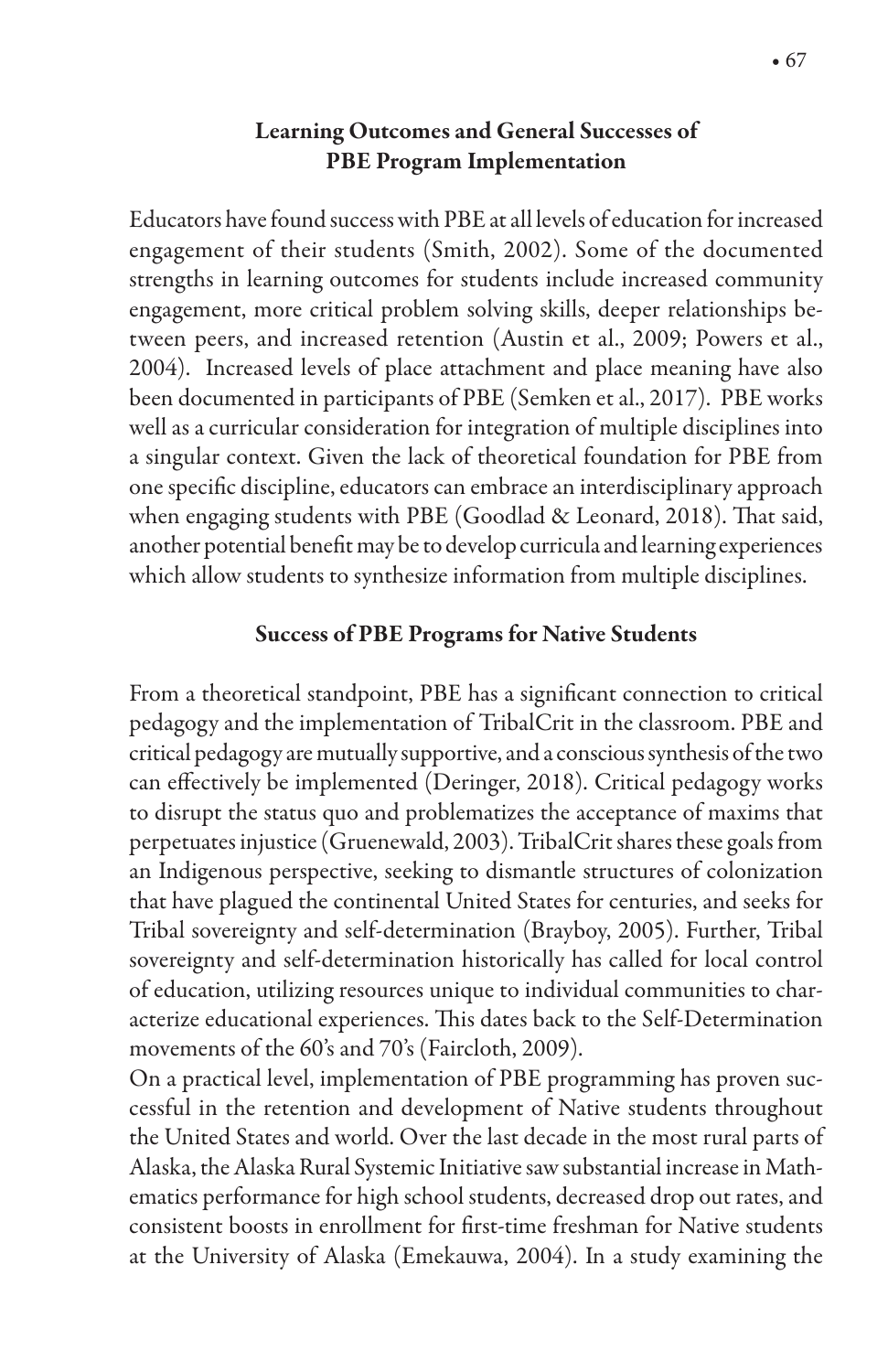implementation for Indigenous students in Indonesia, scholars pointed to an improvement in writing ability on the part of students, learning achievement, and overall confidence (Sianturi et al., 2018). In a geology course situated on the Colorado Plateau and employing Navajo culture and paradigms, a college found increased Native student retention (Semken, 2005). Throughout various geographic contexts, the practice of situating education within place has proved to be successful in the achievement of Indigenous students.

Rurality also plays a role in the implementation for PBE for Native students, and points to some of the ways that it uniquely serves this population. PBE, or otherwise locally responsive curriculum, has always been a part of the experience of rural schools, as they are often underfunded and must rely on community resources to provide experiences ( Jennings et al., 2005). A majority (54%) of Native American students live within a rural locality (Dewees & Marks, 2017). Native students are significantly more likely to attend colleges/universities within rural areas (Devoe & Darling Churchill, 2008). Rather than view a rural location as a detriment, PBE allows for geography and community capital to be celebrated and intrinsic to the success of the programming. This kind of focus within a curriculum would not contradict the communal values which are often important to Indigenous paradigms, but would support them. Things like home-going behavior would be more normalized, as in theory, a student's home and local community would be an important part of the experience.

In developing successful curriculums, educators utilized the connection to community and the cooperative learning that PBE can provide (Emekauwa, 2004). This has been documented as being particularly important for STEM fields, which often consist of knowledge which can be gatekept and inaccessible to those without access to Higher Education. Another strength was the way in which tying knowledge to place which to center Indigenous knowledge, or knowledge that originates before the colonization of the United States (Riggs, 2005). While these examples exist or have showcased promising results over the last few decades, more research is needed to fully understand the implications that centering Indigenous knowledge in STEM disciplines can have on Indigenous student success and retention at colleges and universities.

# Limitations of PBE

It should be noted that educational inequalities are often reinforced by geographies of exclusion. Indigenous students often exist within a geography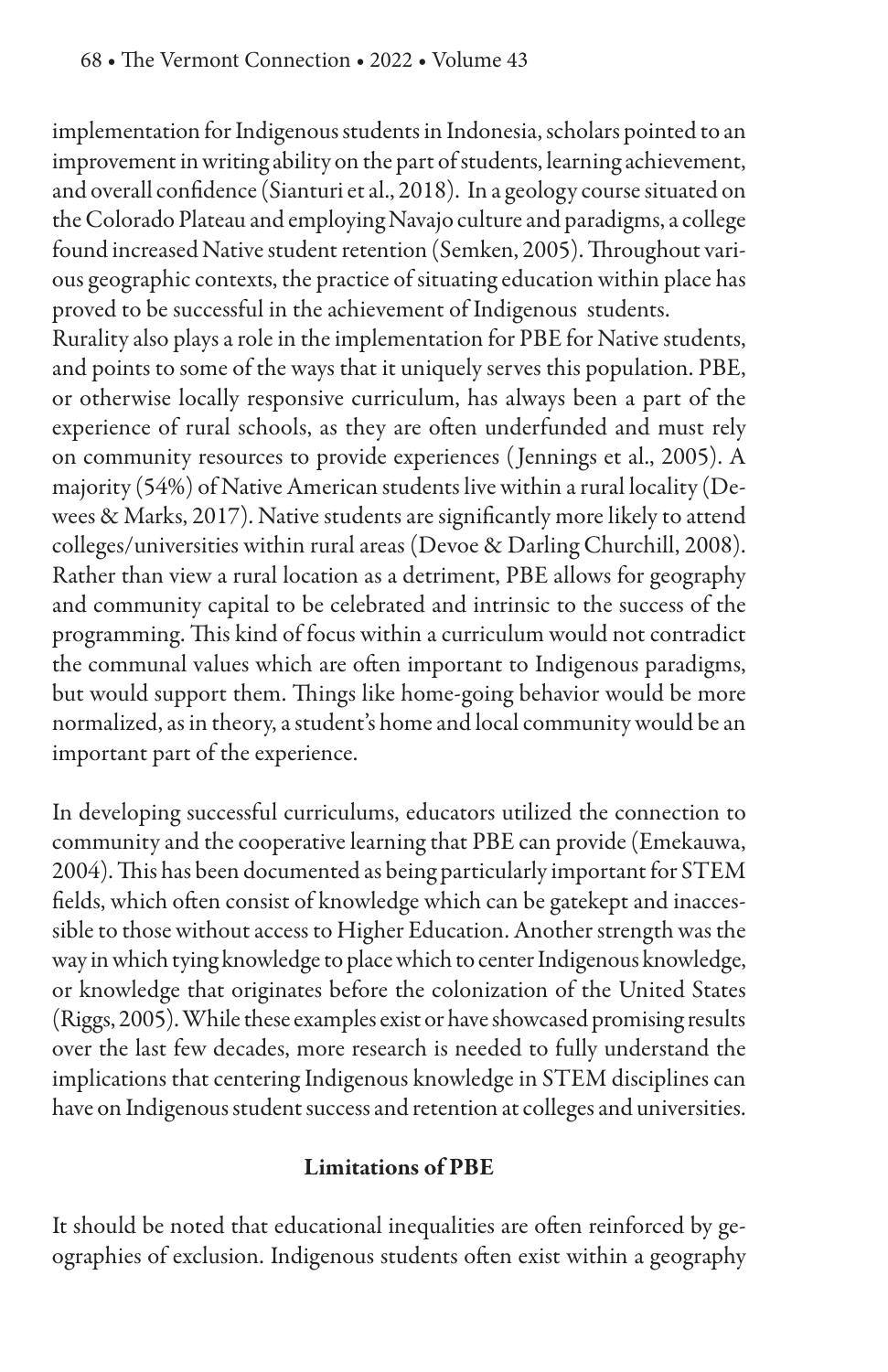of oppression that is fueled by redlining, displacement, and genocide, among other forms of oppression (Friedel, 2011). That said, it is important not to over romanticize place in the construction of young people's identities and development; why would we nurture a love of place when said place is the source of that person's oppression? (McInerney et al., 2010). Care should be taken to center critical pedagogy within implementation of PBE, and to provide critical context of these geographies of oppression.

While in an ideal sense, PBE can help students to learn much about themselves in the contexts of their environments and lived communities. However, it also might lack in its ability to showcase other cultures and knowledge of the rest of the country and world. Students can learn much about themselves by studying other cultures, places, and times. It is worth including these elements in a student's experience if it might help in their developmental journey. Providing an opportunity to link what is happening within a PBE program with history through the country and world may help to solidify learning happening within the program, and work to deepen the knowledge of students.

Place-Based educators should also be wary of the limits of local activism in this approach. One of the dangers of PBE is in the idea that solutions to varying levels of problems lie within the grasp of a particular group of local people (McInerney et al., 2010). While this can help to engage students on a deeper level and understand relevant problems within their community, it can also present pitfalls to addressing true change. Failure to connect local issues with political events and forces of regional and global dimensions could mean doom for many well-intentioned efforts to transform communities. Care should be taken in showcasing how issues play out on the microscale of a community, and also link to the systemic issues which are inherent to our society and world.

Eurocentricity and western-oriented thinking should also be examined in PBE applications. While much of what PBE stands to accomplish is complementary to Native epistemology and Indigenous student development paradigms, it is easy for dominant epistemologies to seep their way into the practice of PBE (Friedel, 2011). This can occur when there is a discrepancy between the motivations of the students for engagement in a PBE program, and the motivations of the program itself. To avoid this it's important to utilize Indigenous scholars in the development and implementation of this curriculum.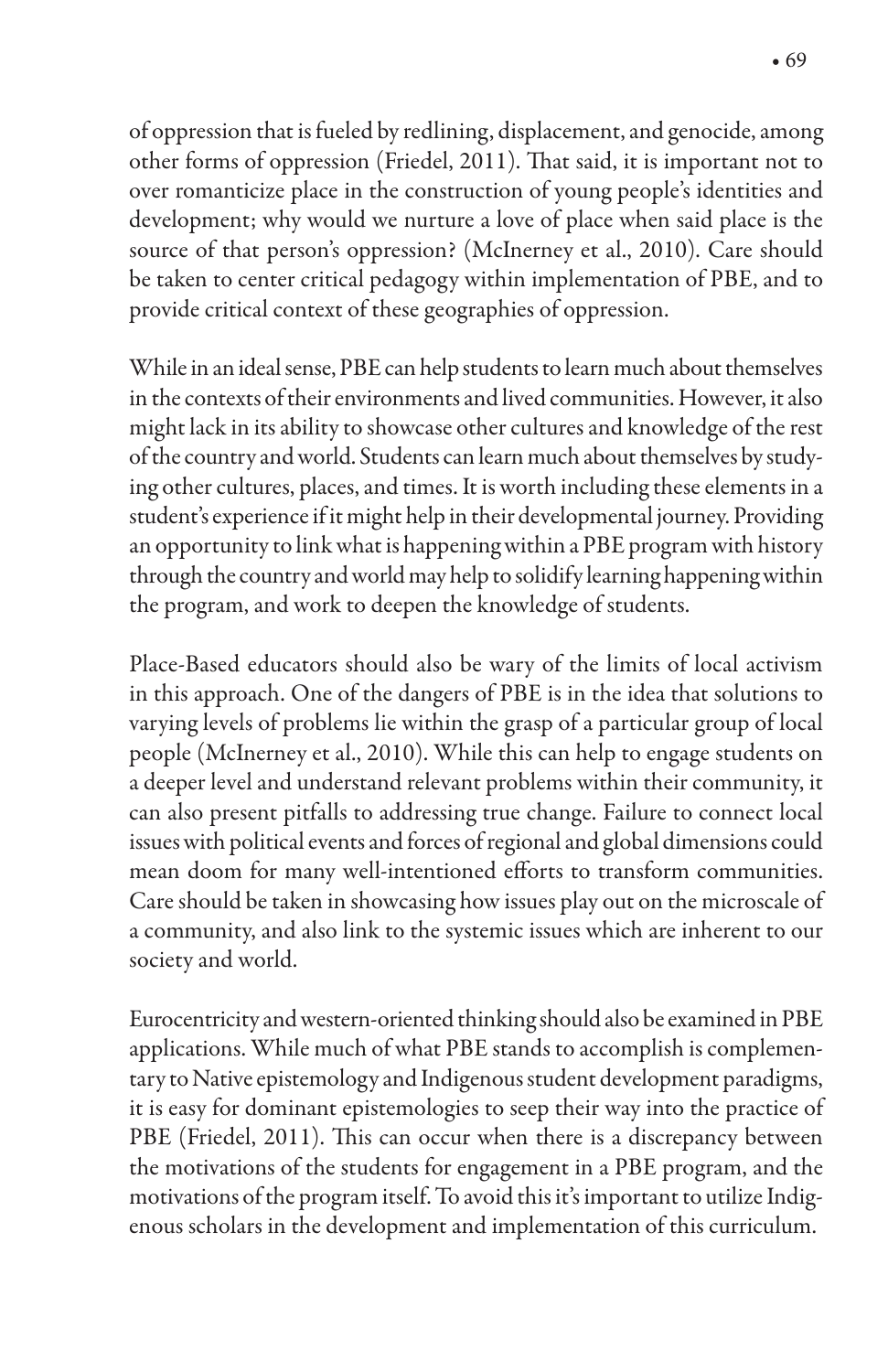#### Implications for UVM

Currently, the University of Vermont (UVM) enrolls fewer than 20 students out of 13,000 who identify as Native American, Alaskan, Hawaiian, or Pacific Islander (University of Vermont, Office of Institutional Research). There is tremendous opportunity to develop and implement curricular and extracurricular programming which seeks to center the needs of the Abenaki nation on whose land the University sits. The Gund Institute at the University of Vermont, housed within the Rubenstein School for the natural environment, seems to be an ideal place for the implementation of programming which seeks to deliver communal values tied to ecological wellbeing and the support of the immediate community surrounding campus. Research themes at the Gund Institute include climate solutions, sustainable agriculture, resilient communities, and equity and justice (Gund Institute Website, 2021). PBE and culturally responsive pedagogy centered in Indigenous paradigms could address all of these issues, and the implementation of such curriculum into programming could construct culturally-responsive ways of engaging Native students.

The Gund Institute is just one piece of the puzzle though. Intentional efforts to hire more Indigenous faculty, create more opportunities to engage in the greater community of Burlington, and deliberately seek to offer courses that center Indigenous epistemology would be great ecological steps in the right direction for the increased success of Indigenous students at UVM. Recruitment and financial aid scholarships for Abenaki students also is an important piece that could aid in creating a more thriving Indigenous population within the institution. However, the transformation of a culture that values and uplifts Native epistemologies might be the first step of many toward creating a more culturally inclusive institution for Native students. Offering more courses which center Native informed Place-Based curriculum seems to be an obvious way of doing so.

#### Conclusion

Implementation of PBE paradigms within science programs in colleges and universities may result in heightened performance, retention, and success of Native students. More importantly, implementation of these methods with the goal of centralizing and uplifting Indigenous epistemology may contribute to increased sense of belonging and accomplishment for Native students. Such changes could revolutionize access for marginal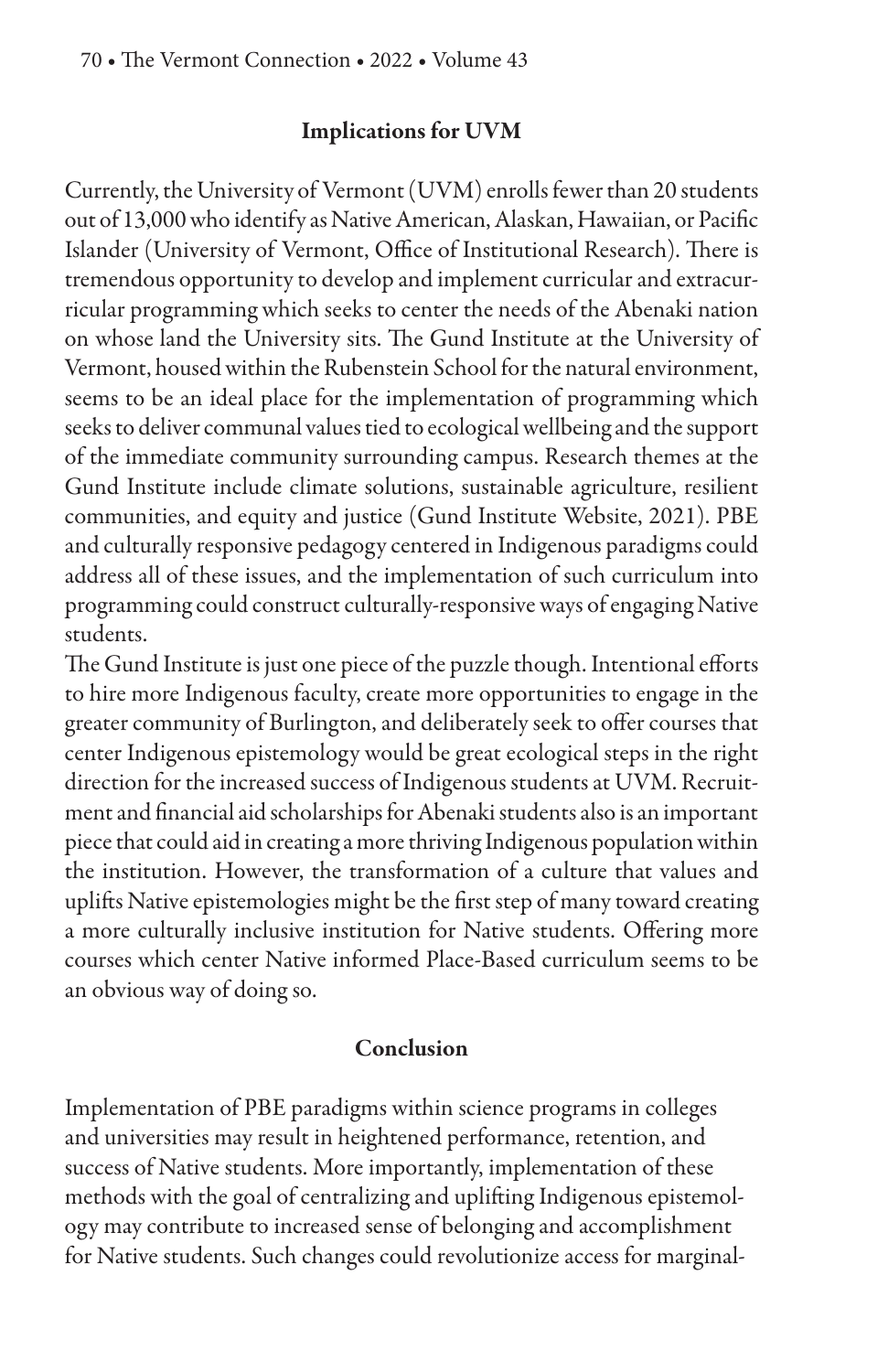ized students and create a sense of community between student groups, which might foster more creative and innovative research. More work should be done to understand the ways that PBE can allow for students to understand and tackle problems within their community and immediate environment, to transform relationships between the student body, the community in which an institution resides, and the historical relationship between higher education and the Native people of the United States. There is particular room for the implementation of not just PBE, but tying Native epistemology to STEM programs as a way of affirming the lived experience and wisdom of the Abenaki people of Vermont. Allowing for cross department collaboration between Rubenstein and other STEM programs throughout UVM, hiring of more Indigenous faculty, and through recruitment and financial aid plans which help to eliminate gaps in access for Indigenous communities could transform the University of Vermont from one known as a source of Indigenous oppression and violence, into one deliberately committed to Indigenous advancement. A liberation from eurocentricity could transform the institution, and deserves consideration.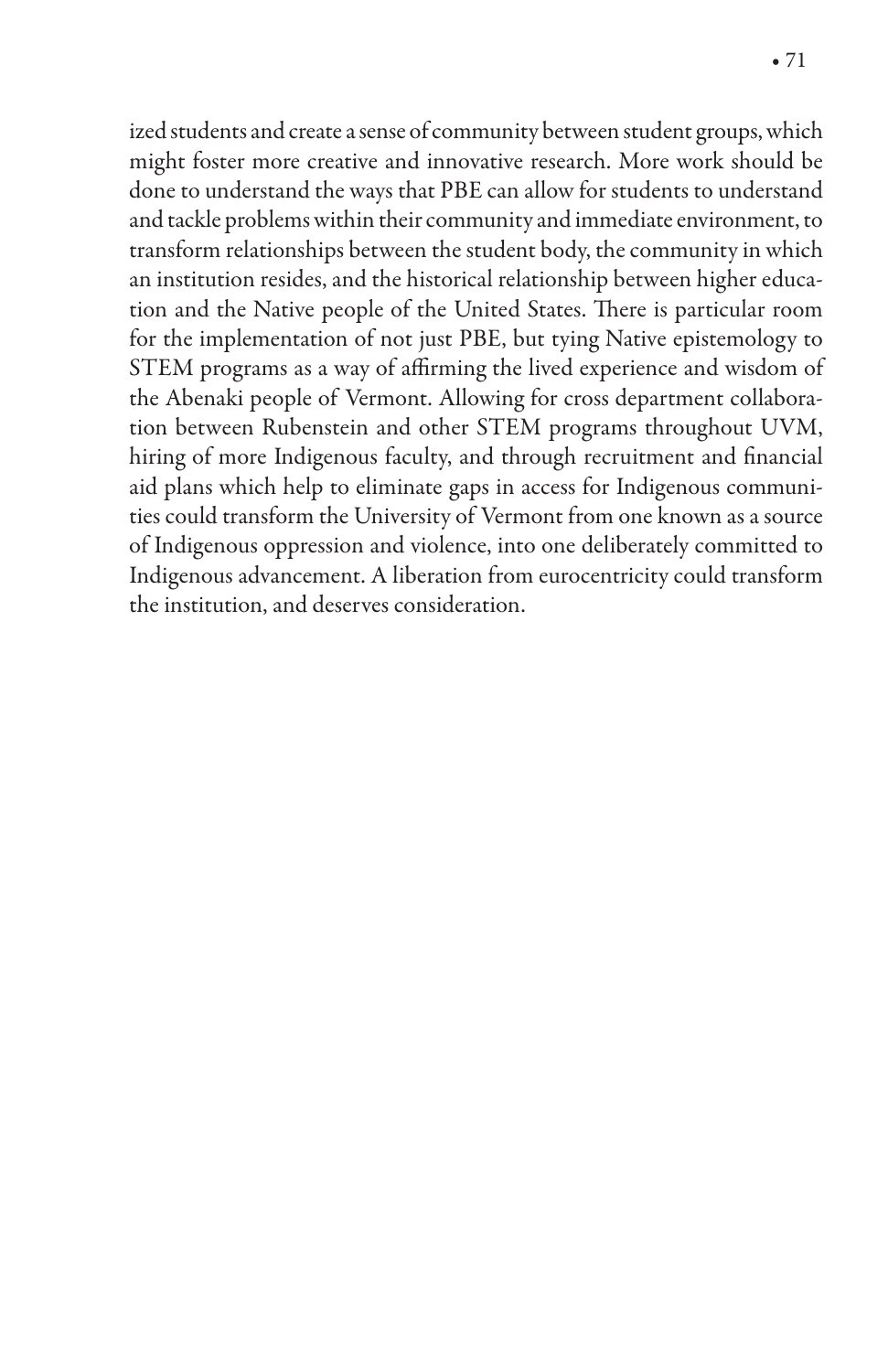### References

- Abes, E. S., Jones, S. R., & Stewart, D.-L. (Eds.). (2019). Rethinking college student development theory using critical frameworks. Sterling, VA: Stylus.
- About Us. About Us | Gund Institute for Environment | The University of Vermont. (n.d.). Retrieved November 2, 2021, from https://www. uvm.edu/gund/about- us.
- Austin, M. L., Martin, B., Mittelstaedt, R., Schanning, K., & Ogle, D. (2009). Outdoor orientation program effects: Sense of place and social benefits. Journal of Experiential Education, 31(3), 435-439. https:// login.ezproxy.uvm.edu/login?url=https://www.proquest.com/ scholarly-journals/outdoor-orientation-program-effects-sense-place/ docview/274969992/se-2?accountid=14679
- Bang, M., & Medin, D. (2010). Cultural processes in science education: Supporting the navigation of multiple epistemologies. Science education, 94(6), 1008-1026. https://doi.org/10.1002/sce.20392
- Brayboy, B. M. J. (2005). Toward a tribal critical race theory in education. The urban review, 37(5), 425-446. https://doi.org/10.1007/s11256-005- 0018-y
- Campbell, M. (2018). "Kill the Indian, and Save the Man": Examining the Assimilation Tactics Used Against Native Americans by the United States Government Through the Implementation of Boarding Schools.
- Cech, E. A., Metz, A., Smith, J. L., & deVries, K. (2017). Epistemological dominance and social inequality: Experiences of Native American science, engineering, and health students. Science, Technology, & Human Values, 42(5), 743-774. https://doi. org/10.1177%2F0162243916687037
- Deringer, S. A. (2017). Mindful place-based education: Mapping the literature. Journal of Experiential Education, 40(4), 333-348. https:// doi.org/10.1177%2F1053825917716694
- Dewey, J. (1986, September). Experience and education. In The educational forum (Vol. 50, No. 3, pp. 241-252). Taylor & Francis Group. https://eric.ed.gov/?id=EJ332588
- Dewees, S., & Marks, B. (2017). First Nations Development Institute Research Note #2 - Twice Invisible: Understanding Rural Native America. Longmont, CO: First Nations Development Institute. https:// usetinc.org/wp-content/uploads/bvenuti/WWS/2017/May%20 2017/May%20 8/Twice%20Invisible%20-%20Research%20Note.pdf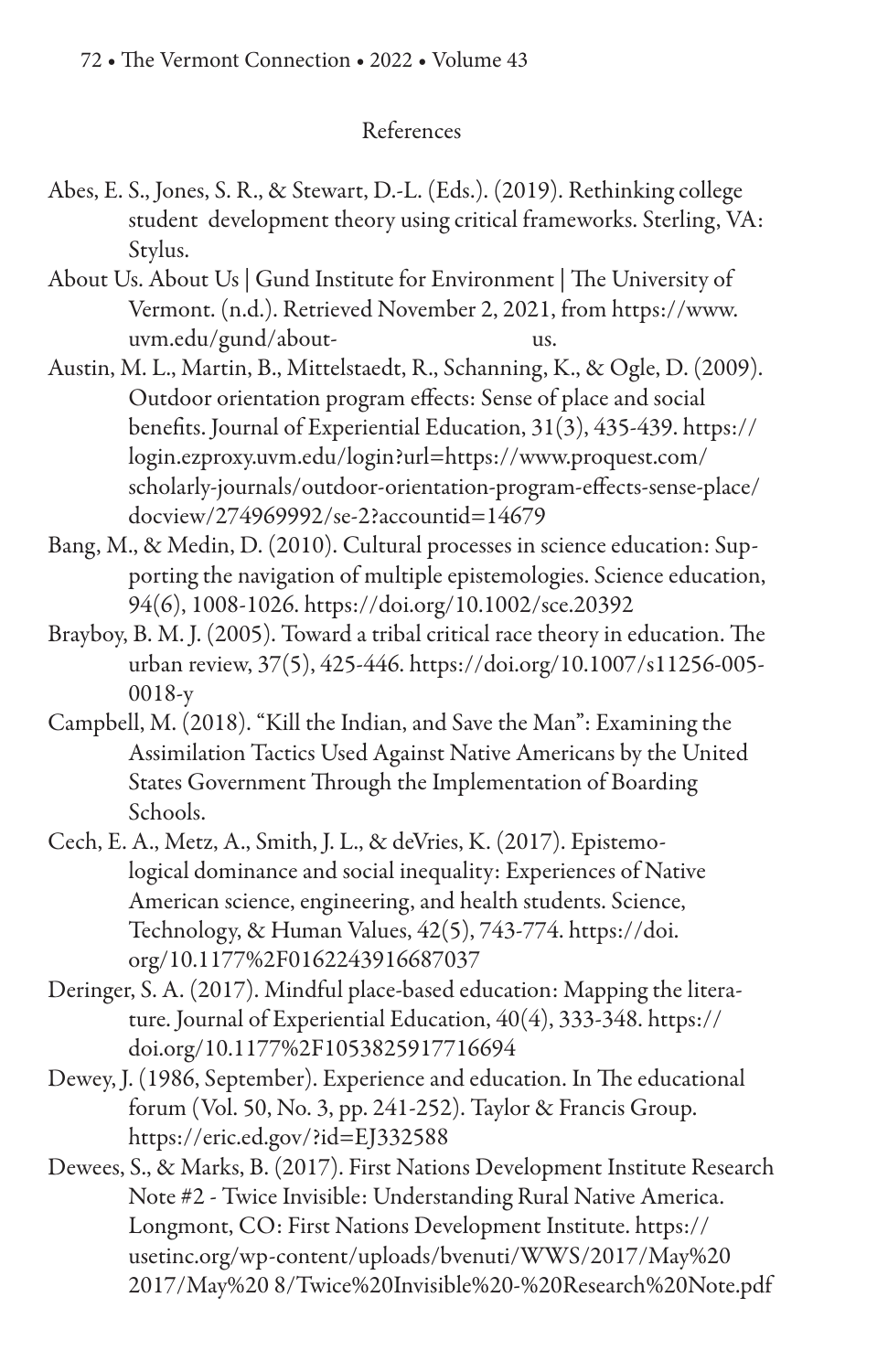- DeVoe, J. F., & Darling-Churchill, K. E. (2008). Status and Trends in the Education of American Indians and Alaska Natives: 2008. NCES 2008-084. National Center for Education Statistics. https://eric. ed.gov/?id=ED502797
- Emekauwa, E. (2004). The Star with My Name: The Alaska Rural Systemic Initiative and the Impact of Place-Based Education on Native Student Achievement. The Case for Place-Based. Rural Trust White Paper on Place-Based Education. Rural School and Community Trust. https://eric.ed.gov/?id=ED484828
- Faircloth, S. C. (2009). Re-visioning the future of education for native youth in rural schools and communities. Journal of Research in Rural Education (Online), 24(9), 1. https://login.ezproxy. uvm.edu/login?url=https://www.proquest.com/scholarlyjournals/re-visioning-future-education-native-youth-rural/ docview/218939438/se-2
- Friedel, T. L. (2011). Looking for learning in all the wrong places: Urban Native youths' cultured response to Western-oriented place-based learning. International Journal of Qualitative Studies in Education, 24(5), 531-546. https://doi.org/10.1080/09518398.2011.6 00266
- Freire, P. (1970). Pedagogy of the oppressed. New York, NY: The Continuum International Publishing Group.
- Genuis, S. K., Willows, N., Alexander First Nation, & Jardine, C. G. (2015). Partnering with Indigenous student co-researchers: improving research processes and outcomes. International journal of circumpolar health, 74(1), 27838. https://doi.org/10.3402/ijch. v74.27838
- Goodlad, K., & Leonard, A. E. (2018). Place-based learning across the disciplines: A living laboratory approach to pedagogy. https:// eric.ed.gov/?id=EJ1184947
- Enrollment. Enrollment | UVM Office of Institutional Research | The University of Vermont. (n.d.). Retrieved November 2, 2021, from https://www.uvm.edu/oir/enrollment.
- Jennings, N., Swidler, S., & Koliba, C. (2005). Place-based education in the standards-based reform era-Conflict or complement?. American Journal of Education, 112(1), 44-65. https://doi. org/10.1086/444522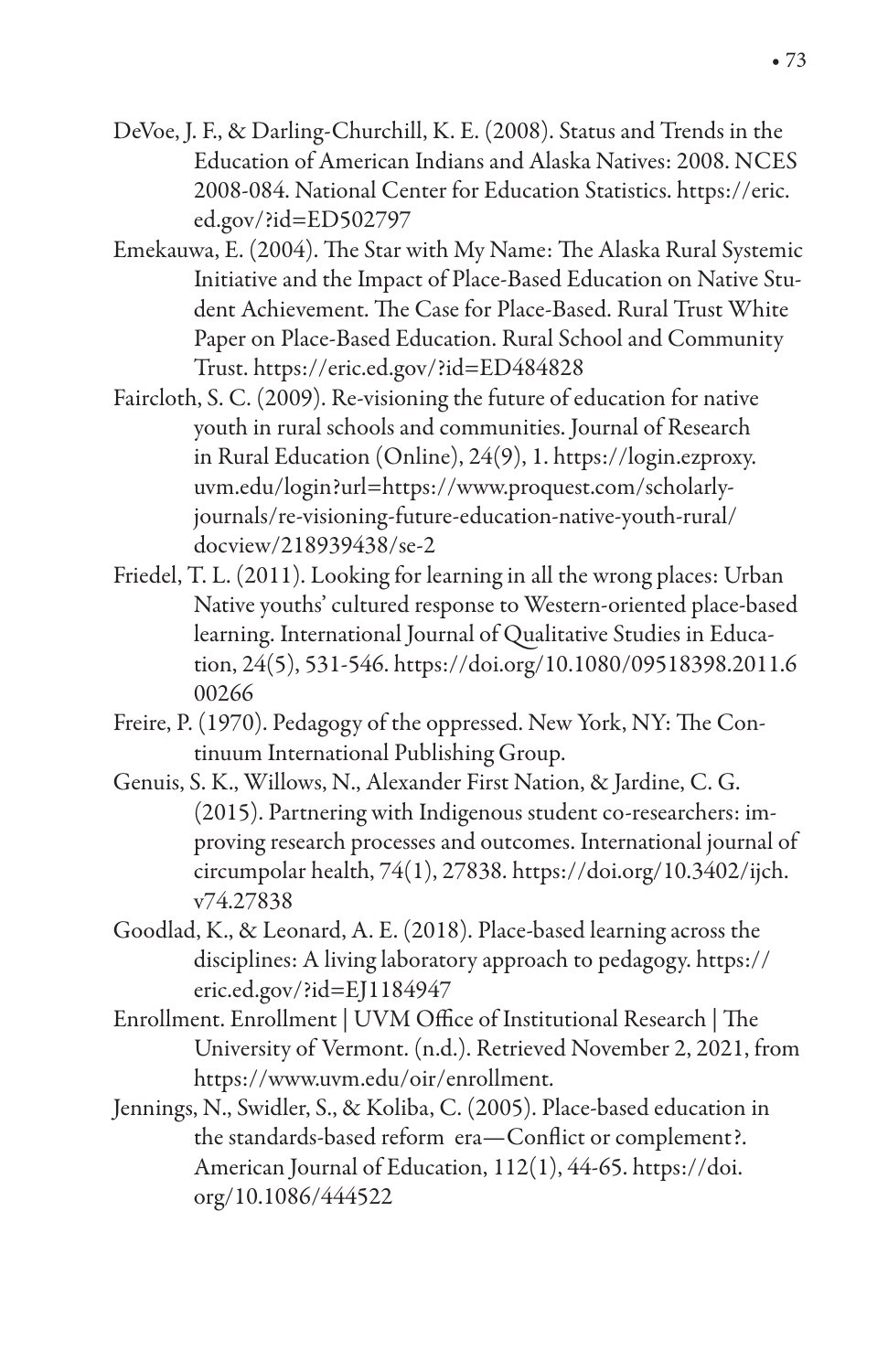- McInerney, P., Smyth, J., & Down, B. (2011). 'Coming to a place near you?' The politics and possibilities of a critical pedagogy of placebased education. Asia-Pacific Journal of Teacher Education,  $39(1)$ , 3-16. https://doi.org/10.1080/1359866X.2010.540894
- Mills, J. I., Bisbee, Y., Aston, B., Komlos, B. Z., Lokensgard, K. H., Carris, L. M., & Arouca, R. A. (2019). Institutional Commitments to Ensure Native Graduate Student Success. New Directions for Higher Education, 187, 79-91. https://eric.ed.gov/?id=EJ1227681
- Nash, M. A. (2019). Entangled pasts: Land-grant colleges and American Indian dispossession. History of Education Quarterly, 59(4), 437- 467. https://doi.org/10.1017/heq.2019.31
- Newmann, F., & Oliver, D. (1967). Education and community. Harvard Educational Review, 37(1), 61-106. https://doi.org/10.17763/ haer.37.1.6066176325665628
- Post-Secondary National Policy institute (PNPI). (2020). Native American Students in Higher Education. https://pnpi.org/native-american-students
- Powers, A. L. (2004). An evaluation of four place-based education programs. The Journal of Environmental Education,  $35(4)$ , 17-32. https://eric.ed.gov/?id=EJ707586
- Riggs, E. M. (2005). Field‐based education and indigenous knowledge: Essential components of geoscience education for Native American communities. Science Education, 89(2), 296-313. https://doi. org/10.1002/sce.20032
- Schooler, S. D. (2014). Native American college student transition theory. College Student Affairs Leadership, 1(1), 1. https://scholarworks. gvsu.edu/cgi/viewcontent.cgi?article=1001&context=csal
- Smith, J. L., Cech, E., Metz, A., Huntoon, M., & Moyer, C. (2014). Giving back or giving up: Native American student experiences in science and engineering. Cultural Diversity and Ethnic Minority Psychology, 20(3), 413. https://psycnet.apa.org/doi/10.1037/a0036945
- Smith, T. D. (2019). Indigenizing the Academy: A Story-telling Journey to Determine Pathways for Native Student Success in Engineering. https://hdl.handle.net/11244/322842
- Semken, S., Ward, E. G., Moosavi, S., & Chinn, P. W. (2017). Place-based education in geoscience: Theory, research, practice, and assessment. Journal of Geoscience Education, 65(4), 542-562. https:// doi.org/10.5408/17-276.1